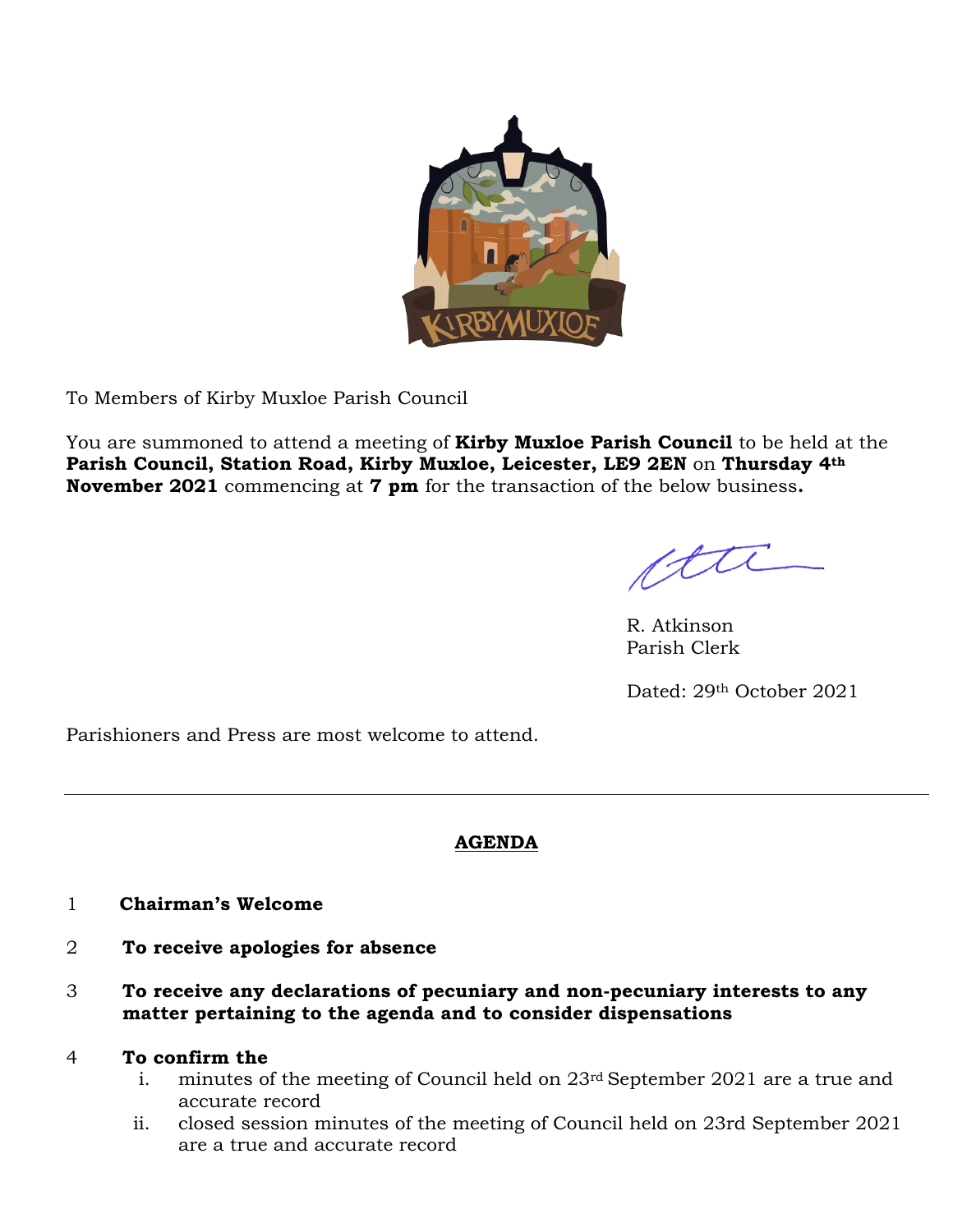- 5 **To receive a Report from the Police Beat Officer**  (15 minutes are set aside)
- 6 **To receive a Report from Leicestershire County Council** (15 minutes are set aside)
- 7 **To receive a Report from Blaby District Council** (15 minutes are set aside)

# 8 **Public Participation**

(15 minutes are set aside for members of the public to raise issues and ask questions)

#### 9 **Clerks Report**

- i. To verify all payments made since the previous meeting
- ii. To verify and authorise the Payments Schedule
- iii. To verify Bank Reconciliations
- iv. To verify Income and Expenditure to date

#### 10 **To provide an update on**

- i. The Byways, 11 Court Close, Kirby Muxloe
- ii. The Local Plan
- iii. Barry Drive 'Rat Run'
- iv. Compulsory Purchase Order
- 11 **To receive a report from Representatives to Outside Bodies:**
- i. Kirby Muxloe Village Hall
- ii. Kirby Muxloe Library and Community Hub
- iii. Progress with Lubbesthorpe
- 12 **To receive a recommendation from the Leisure, Parks and Cemetery Committee regarding**
- i. The rocking horse restoration

# 13 **To consider a quotation/s for**

(*Permission to be gained from Kirby Muxloe Recreation Ground Charity, where required)*

- i. A replacement footbridge
- ii. Internal Audit service
- iii. Removal of a diseased Ash adjacent to tree 1471
- iv. Brook clearance by the Nursery/Court Close
- v. Replacement bin
- vi. PAT testing
- vii. A replacement lighting column (by the outdoor gym equipment)